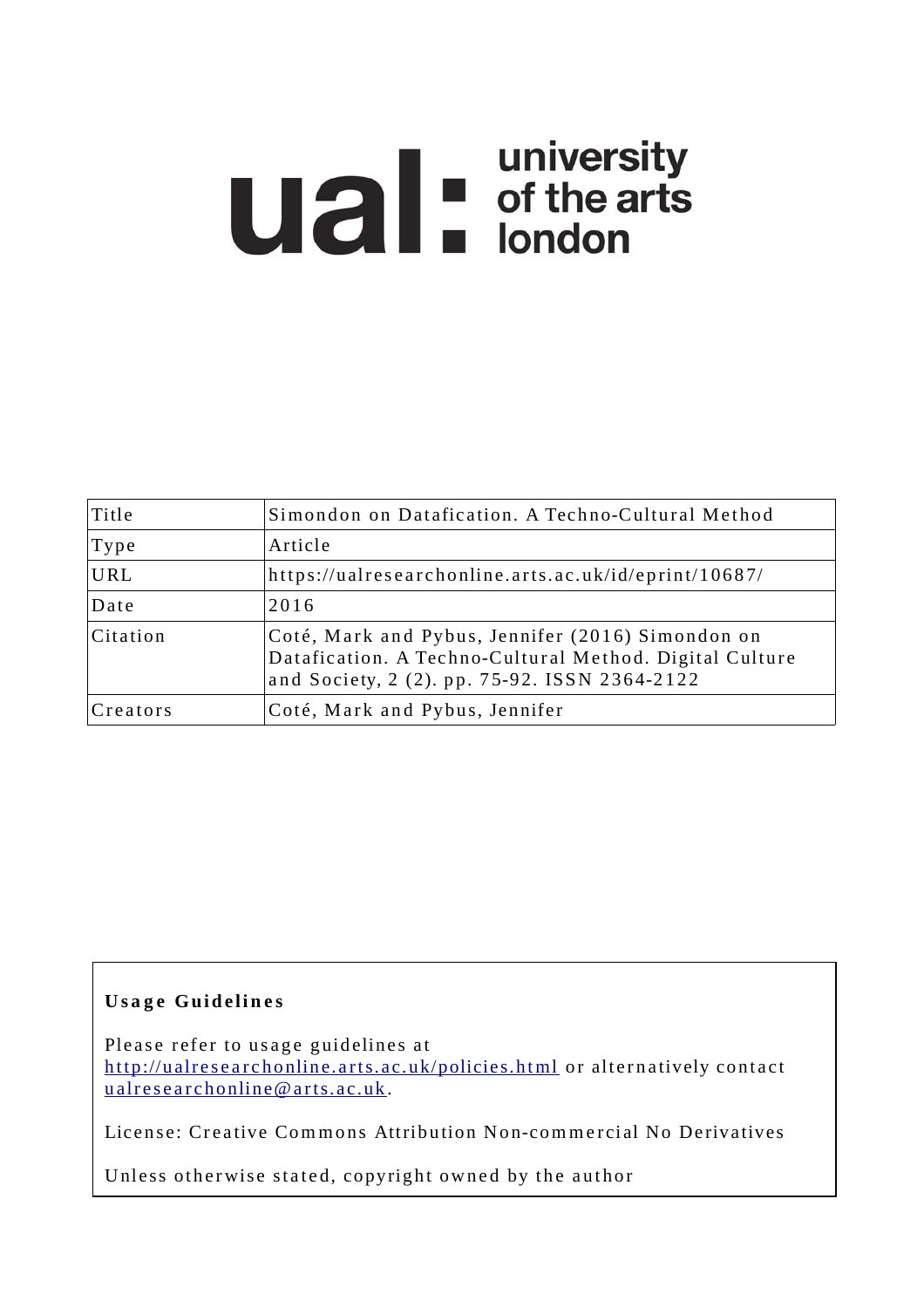# Simondon on Datafication A Techno-Cultural Method

*Mark Coté, Jennifer Pybus*

### **Abstract**

*This article proposes the techno-cultural workshop as an innovative method for opening up the materiality of computational media and data flows in order to increase understanding of the socio-cultural and political-economic dimensions of datafication. Building upon the critical, creative hacker ethos of technological engagement, and the collective practice of the hackathon, the techno-cultural workshops is directed at humanities researchers and social and cultural theorists. We conceptually frame this method via Simondon as a practice-led opportunity to rethink the contested relationship between the human, nature and technology, with a view to challenging social and cultural theory that ignores the human reality of the technical object. We outline an exemplar techno-cultural workshop which explored mobile apps as i) an opportunity to use new digital tools for empirical research, and ii) as technical objects and elements for better understanding their social and cultural dimensions. We see political efficacy in the techno-cultural method not only in augmenting critical and creative agency, but as a practical exploration of the concept of data technicity, an inexhaustible relationality that exceeds the normative and regulatory utility of the data we generate and can be linked anew into collective capacities to act.*

**Keywords:** Datafication; hacker; digital materiality; data technicity.

### Introduction

Hackathons have been riding the wave of the data deluge, growing from a niche event for programmers and software developers to an established techno-cultural phenomenon with foci ranging from social justice issues to corporate profit. Related but not limited to the hackathon is the subject of the hacker, defined by the 1993 Internet Users' Glossary as a person that "delights in having an intimate understanding of the internal workings of a system, computers and computer networks in particular" (Malkin and Parker 1993: 21). This paper draws on both the practice of the hackathon and subject of the hacker to ask after the data deluge, what? That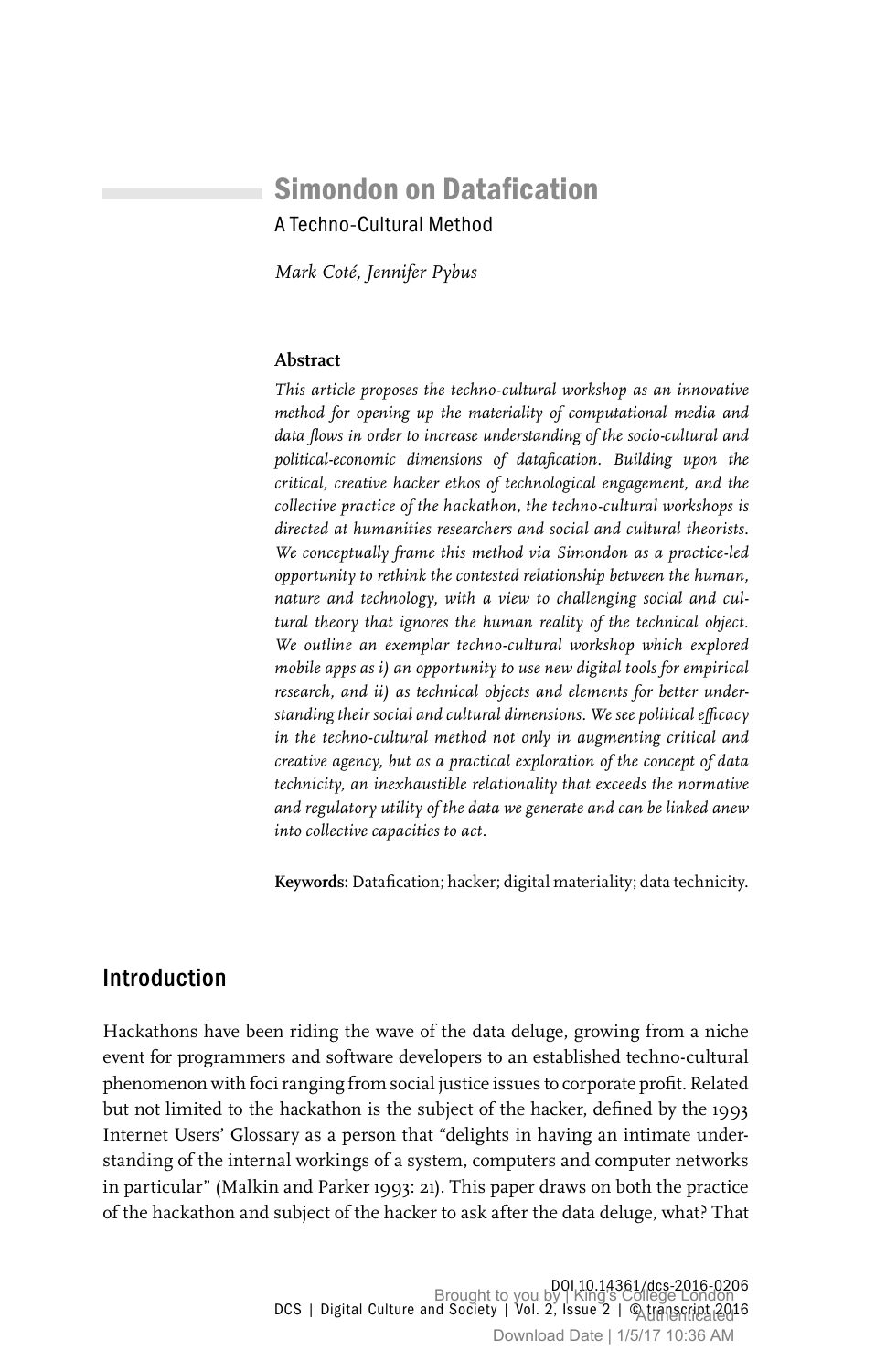is, now that processes of datafication (Cukier/Mayer-Schonberger 2013; Pybus et al. 2015) have suffused everyday life, transforming how we understand ourselves and the world around us, and increasingly articulating our conditions of possibility in ever-more real time, what can we do to gain data agency? Here we pose a political question: can the interlocking practice and subject of hacking exceed their traditional parameters to strategically counter the tendency toward control and value extraction, which increasingly dominates processes of datafication?

Through a series of externally-funded research projects, we have engaged with hackers and in hackathons. Such experiences have evinced an emerging methodology for critical and active engagement in our material conditions of datafication. By collaborating with coders or programmers, we have been able to draw on their preexisting understanding of the technical processes of datafication. This fulcrum point has enabled us to propose a more heterogeneous, interdisciplinary subject and practice. We therefore, put forward not the hackathon but the interdisciplinary workshop as a *techno-cultural method*. For us, this functions as a zone of translation, a space manifested through different levels in participant skill sets, areas of expertise, and technical capacities. This admixture of participants, some more adept at theorising and others more so at engaging with the material conditions that support and expand the capture of data, enables a new technologically mediated method. Specifically, one that demonstrates how theoretical understanding emerges through and from practical engagement.

We will detail one such workshop that was led by an academic coderresearcher and a prominent white-hat hacker,<sup>1</sup> and attended primarily by arts and humanities students without advanced computer skills. The aim of this technocultural workshop was to open up applications in an Android environment and reveal how permissions are written into code, in turn facilitating the myriad and intensive flows of data through to third parties and data brokers. This heterogeneous interdisciplinarity cultivated different pedagogical practices and hence new digital literacies for our participants. In this instance, people shared or developed skill sets for decompiling – or reverse engineering – mobile apps. This technical examination of application source code revealed the permissions written into the software that regularly captures our data. For other participants, the workshop was a collective opportunity for exploring the mode of existence of the very technical objects which enable the processes of datafication. In other words, the processes that transform and produce new forms of value within the mobile ecosystem. We thus propose the interdisciplinary workshops as an emergent *techno-cultural* political space to open other possibilities for critical engagement, by facilitating new practices for understanding those digital objects that enable the capture of our social data so that it can be transformed into multiple sites of surplus value.

<sup>1</sup> The term 'white hat' is often used to denote a security expert who has been paid to discover various vulnerabilities that may be present with an organisation's software (Zetter 2016).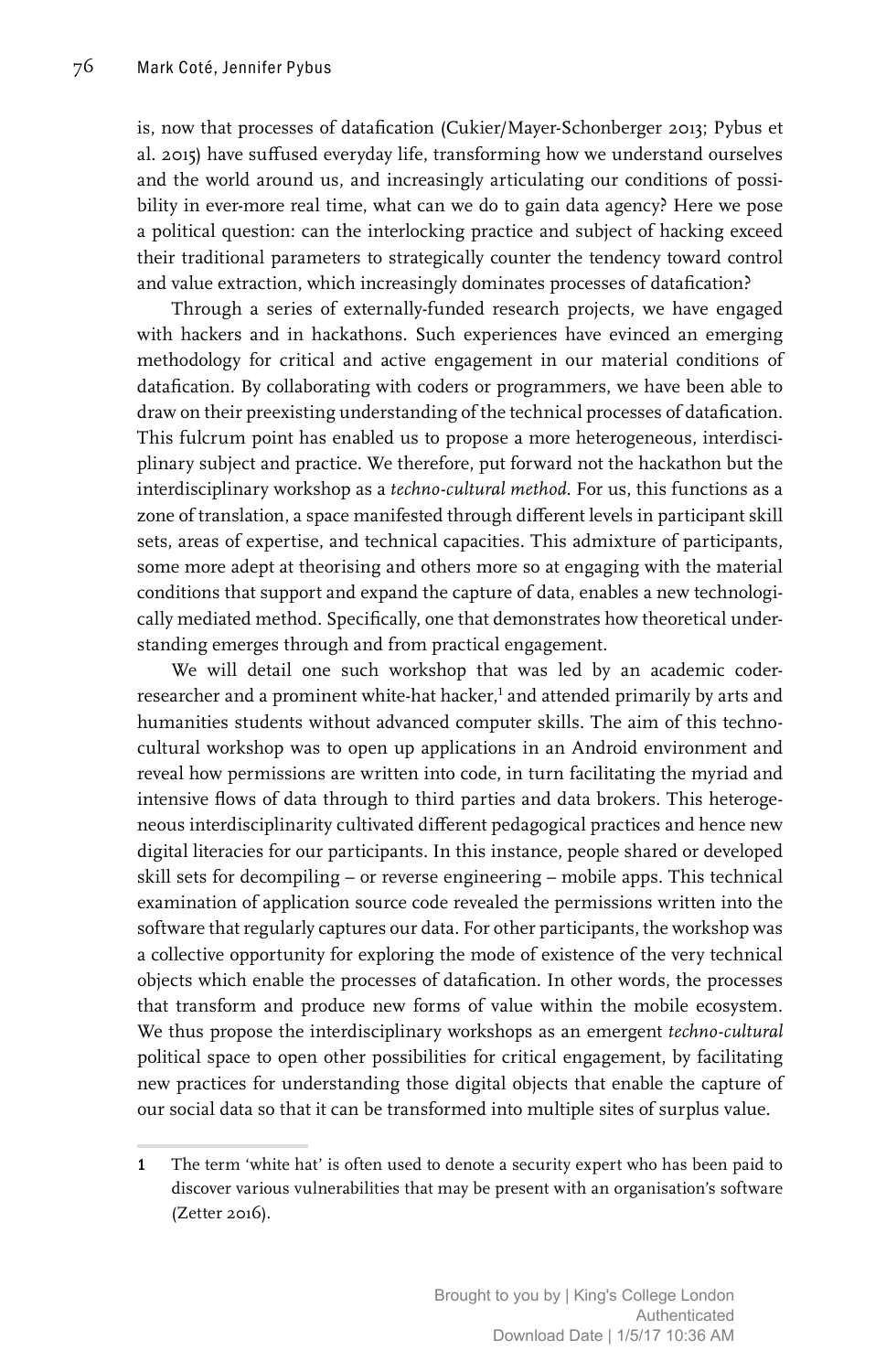We are positioning our interdisciplinary workshops under the theoretical paradigm of the philosopher of technology Gilbert Simondon (Bardin 2016; Barthélémy 2015; Combes 2013; MacKenzie 2012; Simondon 1958). His basic article of faith was that the relationship between technology and culture was confused and conflictual, and indeed, one wherein the latter acted as a defensive bulwark against the former, and thus precluded an informed engagement with the human-technical milieu in which we live. We call this a techno-cultural method because, as Simondon noted in the opening paragraphs of his major work, *Du mode d'existence des objets techniques* (1958), there is human reality in technical reality for which the cultural must reckon in knowledge and values. In other words, modes of existence are human and technical in ways that are always already mutually constitutive.<sup>2</sup>

So in addition to developing tools and skills for data practice, we see possibilities in the workshop as a techno-cultural antidote which can recalibrate theoretical engagement with the social, cultural, political and economic dimensions of big data. We posit that 'handling' the technical objects of datafication allow participants to gain a more practical appreciation of how technology resists reduction to discourse and signification because it always already conditions them (Mackenzie 2002: 5). As such, the techno-cultural method exceeds the discursive critiques of cultural theory. Here one might ask how a more direct engagement in technical objects effectively grounds the theorising of techno-cultural relations? The Simondonian inflection on the interdisciplinary workshop makes visible the specific *modes of existence* rooted in the flow of data that we continuously generate. We see political stakes in this critical elaboration of technical culture. Indeed, this opening up or unpacking the technical objects of datafication continues critical inquiry into the 'black box' (Latour 1999), that is, making more visible complex technical systems. What is new is the Simondonian perspective: exposed are technical elements, held together by the dynamic of technicity which coheres disparate realities into technical objects. Significantly, it is also this technicity which articulates the possibilities of collective life. By critically exploring datafication through the technical object of the mobile ecosystem, the interdisciplinary workshop offers a fresh understanding of how it mediates relations between both humans and the environment but also between individuals and collectives.

We present the interdisciplinary workshop as an emergent methodology most appropriate to our era of ubiquitous datafication. Amidst processes which quantify, calculate, qualify, classify, categorise and otherwise produce knowledge about ourselves and the world around us in an increasingly real-time and pre-cognitive manner, we see possibilities for a different methodology, capable of providing ways of engaging in the digital ecosystems that make up our everyday lives. By foregrounding our human and technical modes of existence in their complex

<sup>2</sup> "Nous voudrions montrer que la culture ignore dans la réalité technique une réalité humaine, et que, pour jouer son role complet, la culture doit incorporer les êtres techniques sous forme de connaissance et de sens des valeurs." (Simondon 1958: 9)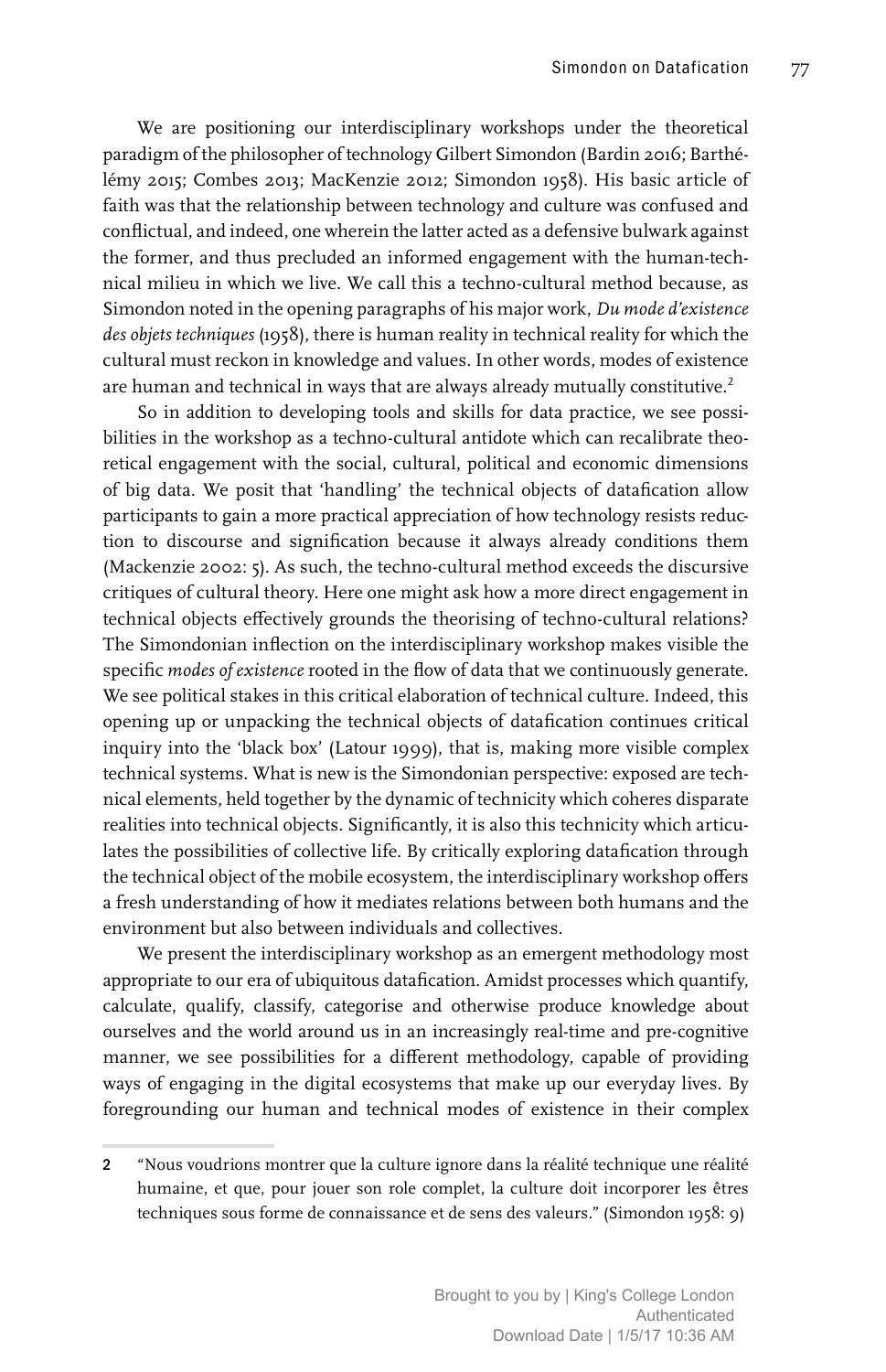unfolding relations, we question whether we can more rigorously understand how the human, in its social, cultural political and economic dimensions is only ever mediated by and exteriorised through technical objects. We do so by first concisely outlining the hacker and hackathons, a subjectivity and practice we both draw upon and break from. What of their situated specificity can be diffused into an open and generalised critical and creative interdisciplinary environment to match the challenges of pervasive and proprietary datafication? We will then outline an exemplar interdisciplinary workshop that we held which explored the mobile ecosystem. Finally, we pass this approach through the Simondonian prism to see if we can effectively present a social pedagogy of technics.

## Hacker and Hackathons

The techno-cultural workshop draws from both the hacker and hackathons, even though we lay claim to representing neither in our proposed method. Instead, we are situating our proposal of the techno-cultural workshop in relation to the diverse ways that different hacker communities aspire to engage and transform technologies as political practices. These might include the creation and circulation of free software (Kelty 2008; Coleman 2012), the cultivation of myriad forms of participatory and tinkerer cultures (Wark 2005; Ratto/Boler 2014) as well as a political commitments to openness and interoperability (Baack 2015; Powell 2012), that is, to making accessible what otherwise might remain opaque to the everyday user. We agree with Kelty that "coding, hacking, patching, sharing, compiling, and modifying of software are forms of political action" (2008: 8). Where we differ, however, is in imagining these capacities as becoming diffused beyond the geek by turning the workshop into both an intermediary and a site of collaboration and learning between hackers and non-hackers. Such emerging collectives can cultivate more widespread understanding of our "unruly technical materiality" (2008: 8) that infuses our own data making practices. Our contention is that the workshop can unpack not only the material objects that seek to capture our own socio-cultural practices when we use applications but how that mode of technical existence engenders – that is, enables and constrains – subsequent modes of human existence. This is why we are drawn to practices that drive the social imaginaries of geeks, as there we see tools that can prise open an array of black boxes through which we collectively live.

The hackathon holds interest as a spatio-temporally defined event, an assemblage with broad methodological possibilities. For example, we have used them to create different tools to facilitate a more data literate subject,<sup>3</sup> or, as outlined here, to break open the proprietarily guarded and siloed ecosystems of our various

<sup>3</sup> For a more detailed account, please see our previous article 'Hacking the Social Life of Big Data' (Pybus/Coté/Blanke 2015).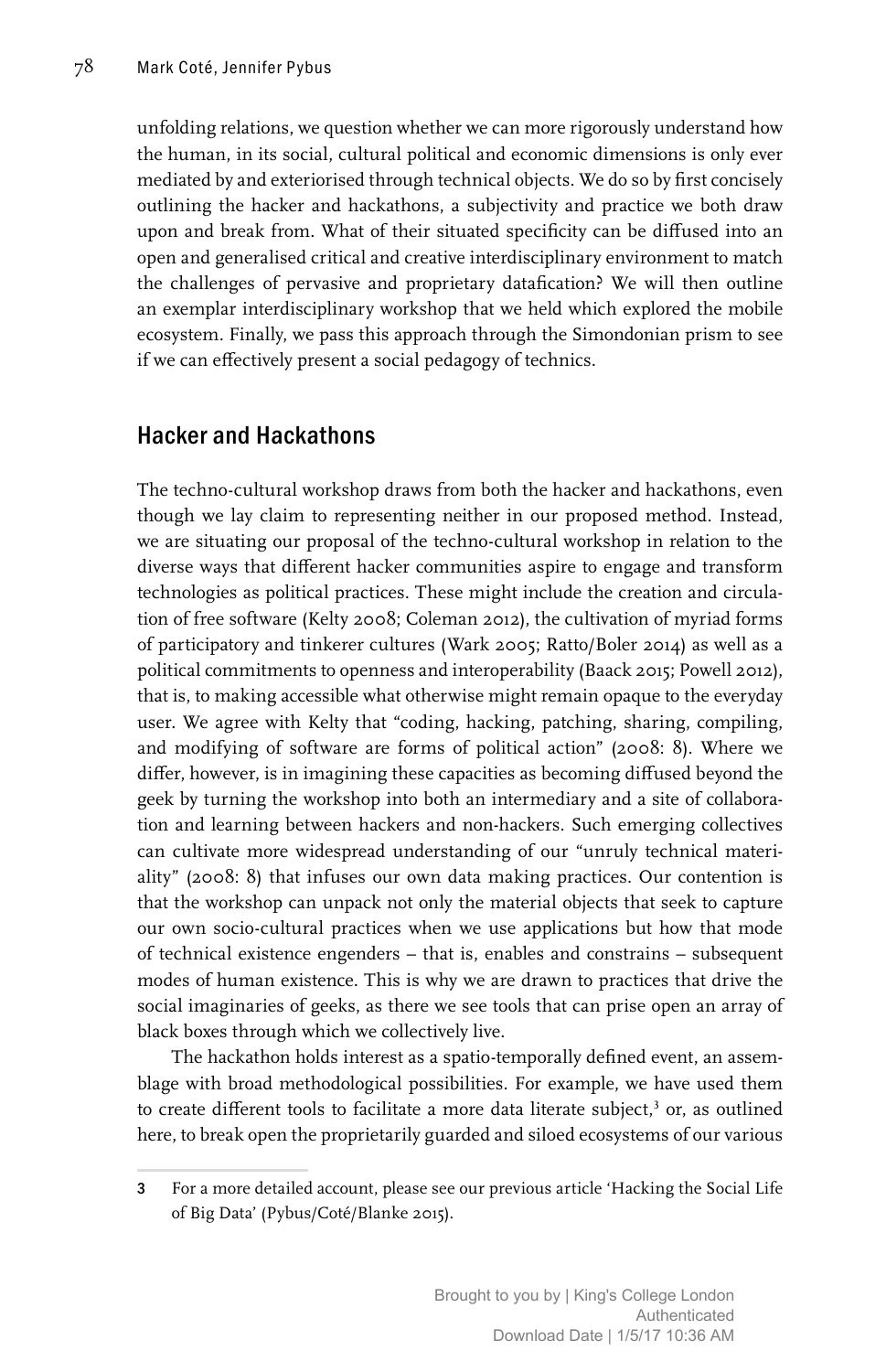platforms and devices. Traditionally, these events are structured on an established trajectory, as outlined by Lodato and DiSalvo (2016). First, the participants are presented with a series of challenges from which they will have to choose; next they will organise themselves into teams, ideally possessing an array technocapacities – including both front and backend skills; and, finally, often after two days (and lots of pizza),<sup>4</sup> participants will present the digital objects that they have created to the larger group. These punctuated moments of creative productivity generate forms of value that are both contested and difficult to measure. On the one hand, the events yield prototypes and tools as a result of group creation. We are in agreement with Lodato and DiSalvo however, that the value of the hackathon cannot be distilled down to what was produced but instead to the mode of material participation itself (2016). Indeed, it is the structure of the event that draws various human and material elements together wherein we see critical and creative possibilities. In other words, we see a potential in the process and means by which participation is enacted which is more important than the outcome. Others, such as Gregg (2015), frame these events as exploitative sites of immaterial or 'free' labor, focusing on the productive outcomes, as opposed to the process. As an Intel-based researcher, she limits her focus to corporate hackathons, which the high-tech industry use as an important site of capture, drawing on employee goodwill and general intellect, and in the process augmenting their productivity while extracting surplus value. Gregg, however, dismisses any political possibility within the hackathon as a "momentary exercises in speculative citizenship"(2015: 195) that only bring about a theoretical win and subsequently, acts to further normalise the solitary conditions of economic insecurity.

We do not take issue with this critique of the often calculated corporate practice of hackathons. Gregg's eagerness to disavow this practice, however, assumes that those power-knowledge relations embedded within capitalist working relations are both fixed and reified, sidelining any possibility of struggle that arguably exists within the means of production or in this case the hackathon as a modality of participation. Yet, technologically-engaged participation is the cohesive dynamic in the hacker ethos as outlined in Levy's (1984) tenants. And while Gregg's corporate example gives credence to Kelty's (2008) charge that elements of the hacker ethos can become a reified norm from a now past historical moment, this does not require a disavowal of collective technical action. Simondon (1958) stresses the importance of collective techno-cultural action. He would not dispute the gravity of estrangement from the means of production, which Gregg puts forward by proxy with the hackathon.<sup>5</sup> However, Simondon fundamentally differs, insofar as

<sup>4</sup> Often hackathon extend over two days. Those undertaken in our research – namely in the *Our Data Ourselves* project – took place over only one day.

<sup>5</sup> Simondon would likely agree insofar as he acknowledges the need for "offsetting that form of alienation that occurs in the very interior of the development of technology, following the specialization that society demands and produces." (Simondon 1958: 101)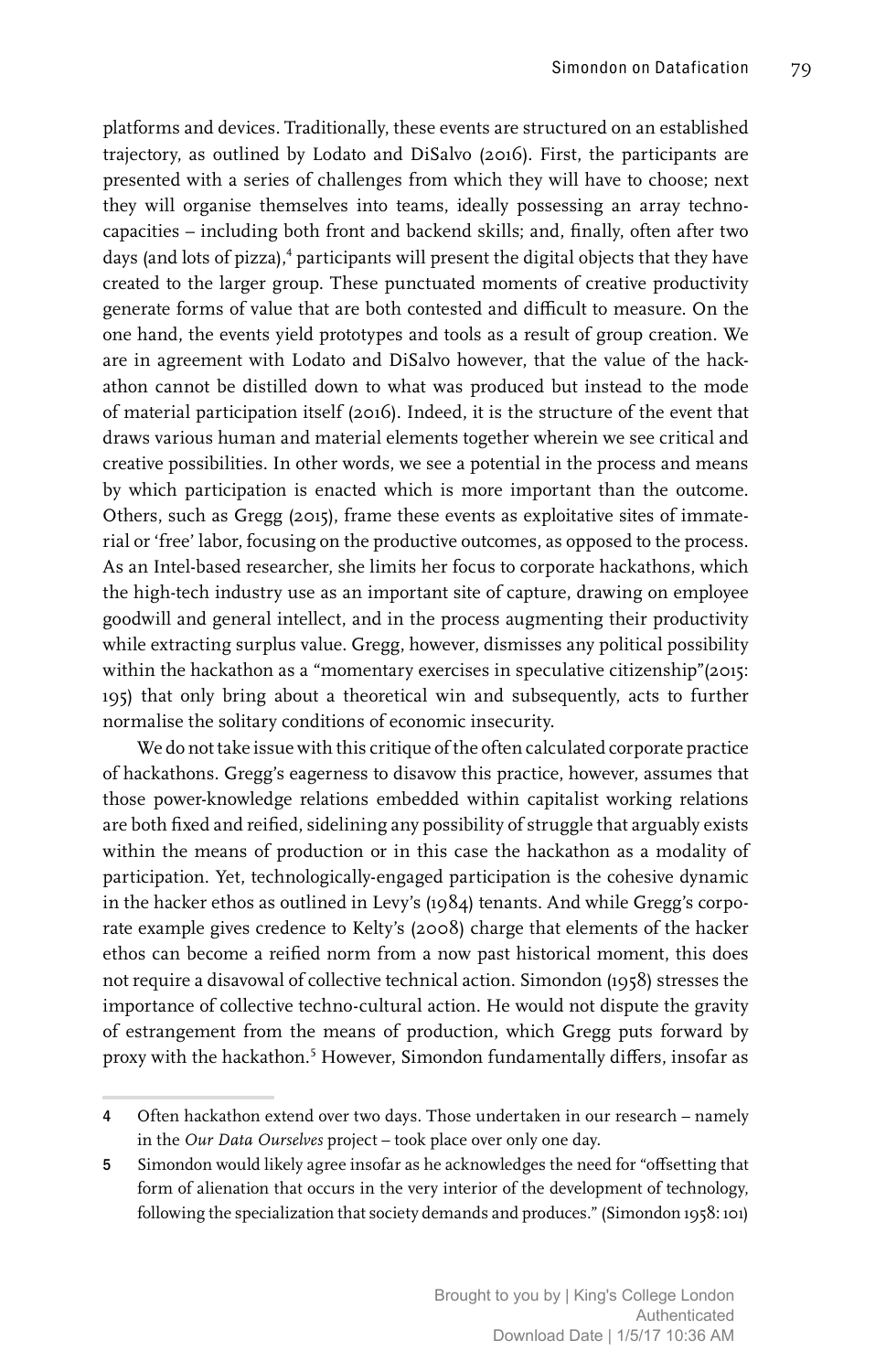he refuses to reduce technology to being primarily a tool of production. Elements of a technical object always have potential – an *excess* – beyond their situated utility. This is the crux of his critique of a reductive cultural understanding of technology; indeed, he considers this misapprehension to be a crucial source of alienation. In this way, machine-induced alienation is also a cultural alienation.

Barthélémy clarifies the culpability of culture in our alienation from technology: "it is the culture itself that feels the consequences of an ignorance by which it had defined itself as a work-based culture" (2010: 248). Instead, he argues that we need to liberate the machine and to do so, culture needs to understand technology not only through but beyond labour. What this requires is a different relationship to technology itself, seeing that in addition to being a tool of labour and exploitation, there is also a techno-human capacity for the translation, the conversion, the transduction of disparate potentials and realities. Simondon posits the need for a different understanding of technology to enable new kinds of interhuman relationships, for becoming something *other than*. Such transductions all require collective endeavours of technical invention, and it here that we posit one of many possible roles for the techno-cultural workshop.

## Practicing Techno-Culture

On a spring day in 2015, we held a six-hour workshop at King's College London. Participants ranged from hackers, computer scientists, humanities scholars, undergraduate students and interested members of the public. The backgrounds of the 21 participants was extremely diverse, each with varying capacities in relation to computing, reading code and engagement with open source software. The workshop was orchestrated to reach a wide and disparate set of publics through an open invitation that explicitly welcomed all levels of expertise. Furthermore, ongoing support was promised to those lacking computer and/or data literacies skills to enable them to discover and unpack the basic movement of data that is continuously extracted by Android mobile applications. The aim of this session was not to transform novices into experts but to create an environment wherein all participants could i) gain a deeper understanding of the permission protocols embedded in all application housed in the Google Play Store; ii) create a pedagogical space that inspired the "messiness of methods" (Law/Urry 2004: 390) so participants could collectively consider the diverse ways in which their own data assemblages shape their ontological conditions by using pre-rooted Android phones; and iii) consider ways of reconfiguring the data by empowering those with limited technological skills to gain insight into the mechanisms that facilitate the collection and distribution of their data. Overall, we hoped to cultivate more agency and transparency, opening up the black box of the otherwise opaque complex technical networks comprising mobile applications.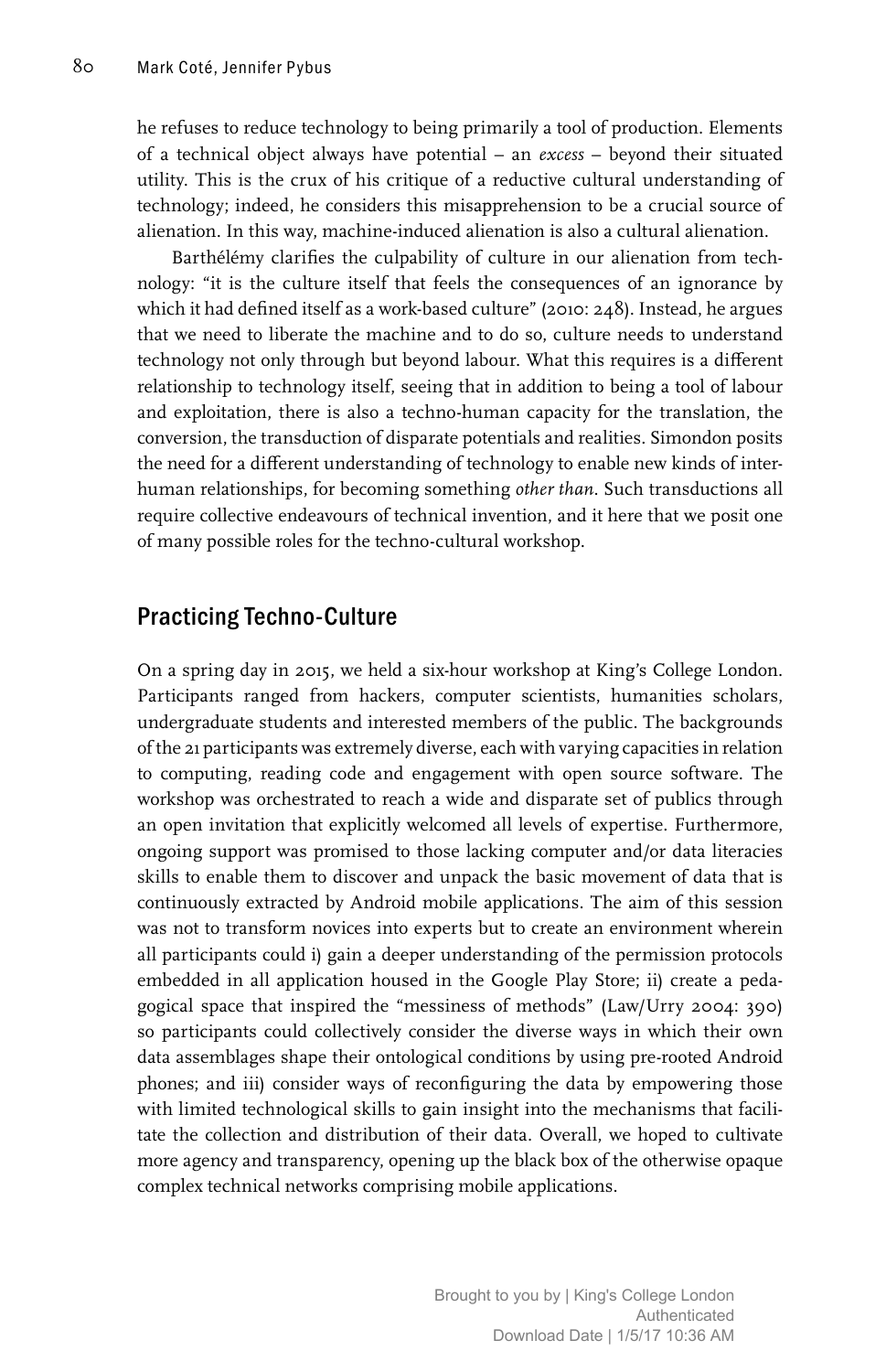Similar to Ruppert, Law and Savage (2013) we were interested in the methodological possibilities that can render visible how data articulate relationships between the cultural, social and material. The workshop, therefore represented more than just an instrumental gathering of bodies with a task at hand, but instead functioned as a site of action based research. Thus, in line with Kennedy et al. (2015: 176) we see possibilities for "an intimate relationship between scholarly inquiry and practical or political activity or intervention" in the social data we routinely produce when using mobile applications. Indeed, we hoped to empower participants to actively understand how apps gather data by directly engaging and discovering aspects of their material infrastructure. By so doing, we created a temporary data public, echoing what Kelty (2008) calls a recursive public. However, unlike with his recursive model, most of our participants were not geeks (although some were) and our objective was not to *create* but rather to *discover* those technical objects and make them accessible for critical use. It is also important to note how the composition of this workshop arose organically through a series of earlier hackathons in our research projects. Initially, we focused exclusively on teen hackers but later when re-deploying this method for post graduate and undergraduate students without the requisite skill sets, we recognised the merit in a more diverse and inclusive collective.

The 'Hacking the Mobile Ecosystem' workshop was designed and led by Giles Greenway and Daryn Martin as a part of our AHRC project which explored the datafication of mediated youth cultural and social practices on mobile platforms.<sup>6</sup> The workshop was inspired by a key finding in the *Our Data Ourselves* project, regarding the irregular data activity of one of the applications – Line Keep In – used by two of our participants. According to our findings, this application had a data flow 35 times higher than the other applications we examined (Pybus et al. 2015). Upon inspecting the code, we found several embedded tools gathering deep statistics and pushing user messages, in addition to a much broader range of permissions seeking personal data access. The outcome from this more traditional hackathon prompted us to pursue further research questions such as: How are apps coding to access data? What is the average amount of data apps access? What kinds of data is accessed? And finally, where does this data actually go? In addition, we also wanted to expand the parameters of the workshop to function as methodological tool. Thus, on the one hand, some participants dug into the source code of the 'Line Keep In' application, and on the other hand, our more inclusive environment enabled non-hackers to explore their own mobile applications via the permissions that facilitate data flows. In this manner, the workshop demonstrated the potential of a truly techno-cultural heuristic method.7

<sup>6</sup> For a more extensive overview please refer to Blanke et al. 2014.

<sup>7</sup> Here we used heuristic to denote both a Computer Science definition which signifies a problem solving approach emphasising speed over optimisation, capturing the temporal dimension of a workshop, and for non-expert technological engage-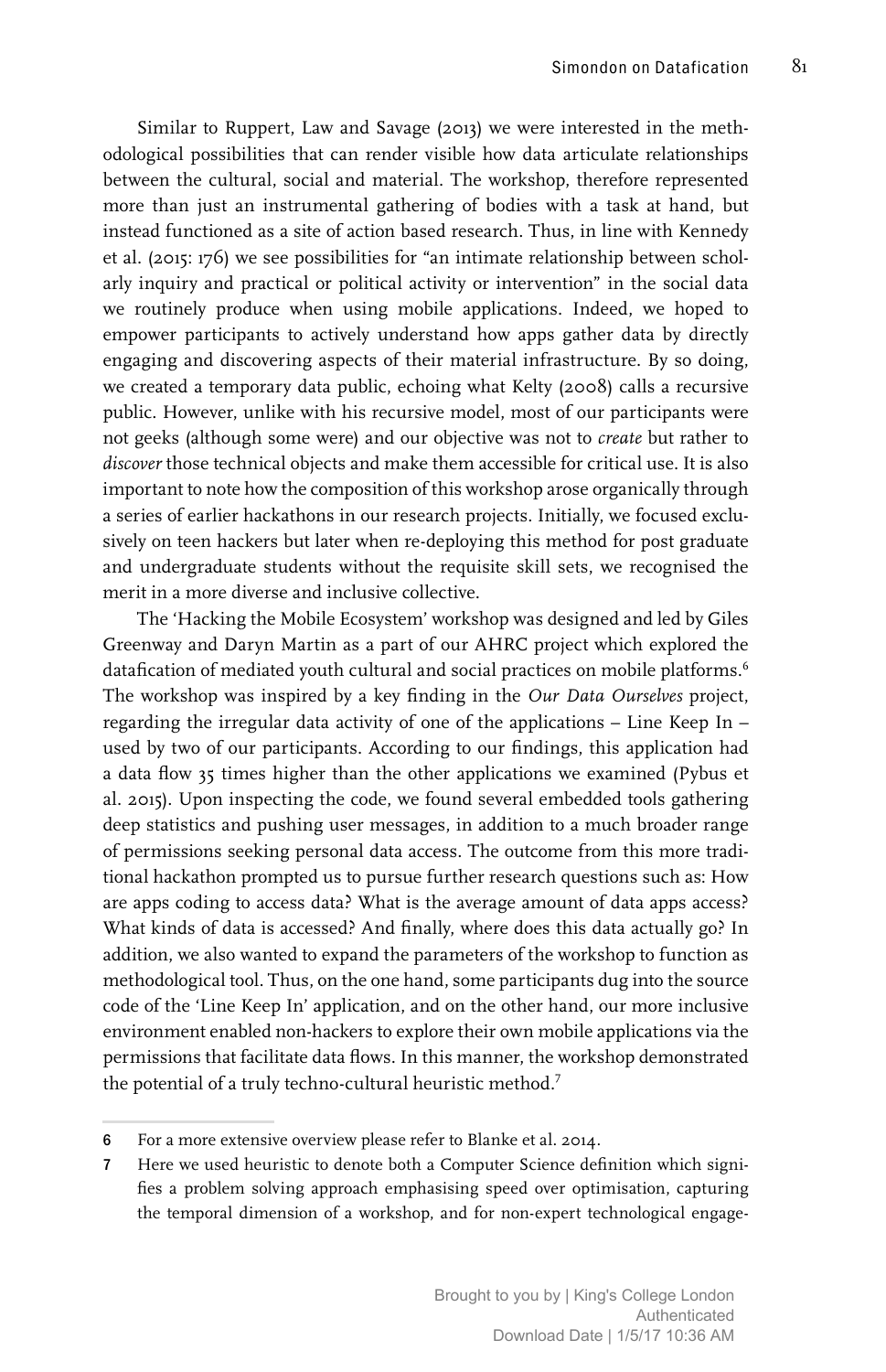On the day, participants were given pre-rooted Android phones, which enabled them direct access and control over the operating system and applications that had been installed on the devices they would use in the workshop. Unlocking, rooting or jailbreaking mobiles is a common practice for many hackers or app developers since a rooted device offers complete administrative control, albeit at the cost of voiding the warranty. The workshop introduced the technical elements of rooting a phone as a means for increasing user agency over the operating system and applications on their devices. For example, an unlocked phone can open up unavailable features such as more comprehensive ad blockers, enable users to customise their operating system, or even remove unnecessary software to make more available space. What many of these practices equally enable is the extended life of otherwise old or obsolete phones, thus potentially disrupting the ever-accelerating cycle of mobile phone consumption.

For the majority of workshop participants, this was their first experience exploring the inner workings of an open Android phone operating system, let alone exploring the technical elements of mobile development. Participants were given the task of reverse engineering or decompiling mobile applications which provides access to i) the Android Manifest which defines how an app is structured by including the metadata of all of its components; ii) the list of permissions attached to the Android Manifest which govern the level of access that the application has to user data;<sup>8</sup> iii) the packets of data that pass between the mobile and the server; and iv) for the more advanced, the app's code to determine which third party agreements were present. In order to accomplish these goals, participants downloaded 'virtual machine' (VM) software, which enabled them to run multiple operating systems on their laptop; for example, working within the Android environment while using a MacBook. Greenway and Martin designed a user-friendly VM for participants to augment the capacity of those who were less technologically literate, deploying an array of software which rendered the laptops into inquisitive, critical and creative communication tools, ready to work with rooted, that is, unlocked mobile phones.

There are three key tools worthy of note which enabled this process within the VM. First, the Android Debug Bridge allowed participants to drag mobile applications from the phone onto to their laptops for closer examination. Second, the F/OS reverse engineering tool dex2jar<sup>9</sup> which decompiled the app – that is, broke it

ment seeking a critical understanding of the social and cultural dimensions of processes of datafication within a mobile ecosystem. See Bardin (2016) for a related and insightful discussion of heuristic efficacy.

<sup>8</sup> The typical user would never actually sees the permissions in the manifest, instead s/he would see the outcome of such permissions as part of the terms and conditions that outline the various ways in which data is accessed and shared by the application.

<sup>9</sup> This program makes the information from the Android Manifest visible by translating dex code which is in machine-readable Android bytecode format into jar code, which can then be made human-readable format through a Java decompiler.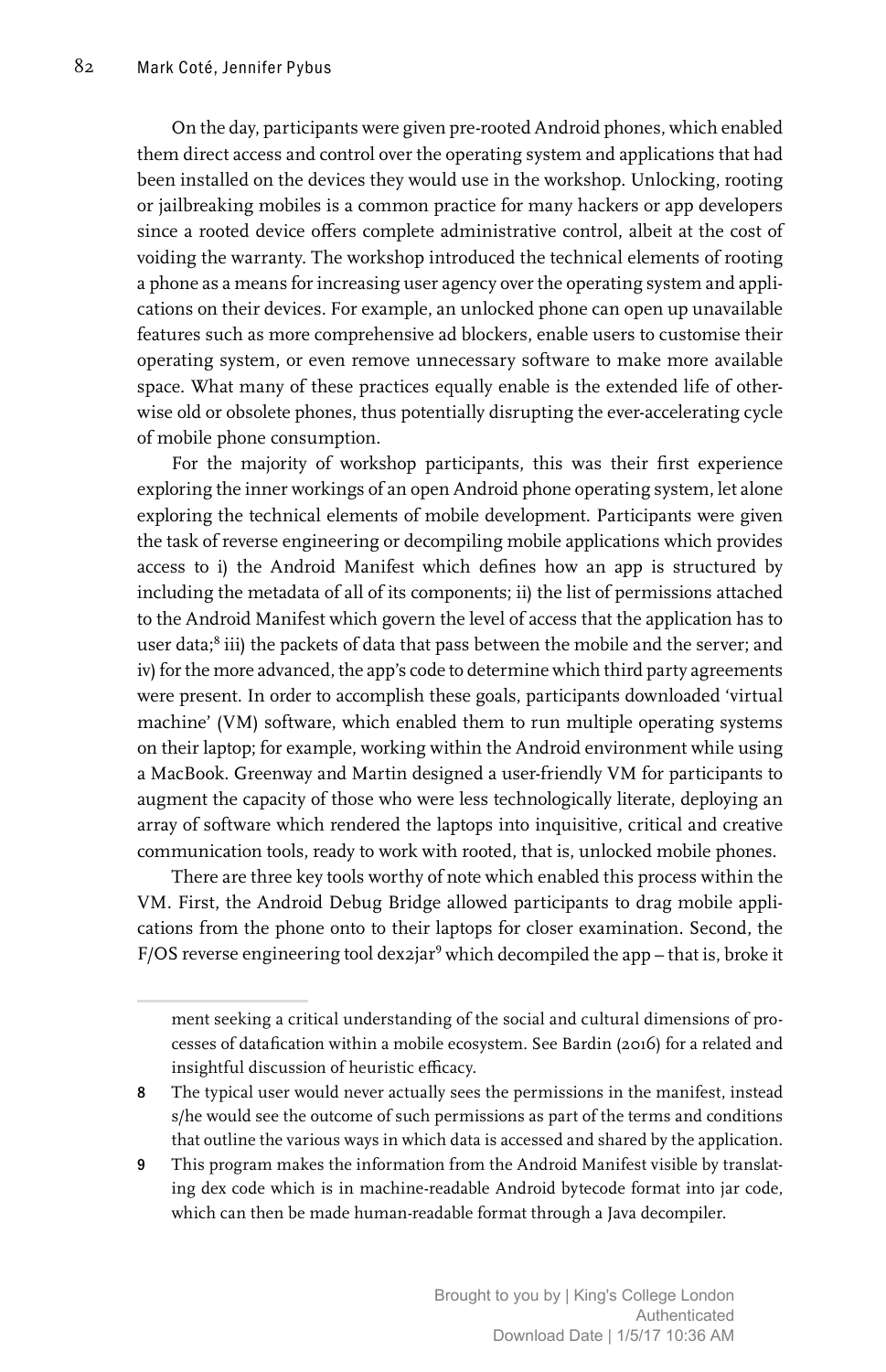open to reveal its technical elements. More specifically, this rendered the machine readable code that programs the application (including the manifest) into more human-friendly Java. Third, the F/OS network packet analyser Wireshark was preloaded to capture and to try and make sense of the data flows. Here, 'Packet sniffing' is a crucial step, which makes visible the normally obfuscated traffic between the application and the server. It is important to note, that the intent of this workshop was not for all participants to drill down to a fine granularity of data flows, although some did; rather, it was to foreground the pedagogical and affective value in actually seeing and experiencing the direct movement of personal data. Within a techno-cultural context, the demystification of this otherwise inaccessible process is highly relevant to all, not simply hackers seeking to modify an application.

A crucial aspect of the techno-cultural workshop is its interdisciplinary bridging, how it is open to different users, goals, tools and their application. Hackers, or just those with more advanced technical skills were able to both dig into data flows governed by an Android Manifest file, as well as subsequently modify the application to their particular needs. But there is a parallel process, a pedagogical space that breaks open datafication processes and thus grounds social and cultural critiques through engagement with the materiality of technical objects. The workshop thus becomes a point of diffusion, not where all become hackers (thus rendering meaningless the specificity of that subjectivity) but where the ethos and practice of critical engagement become open to others. This we see as political, given the aforementioned prominence of datafication in the articulation of contemporary power-knowledge relations. The techno-cultural workshop can function as a temporary collective to help undo divisions between "those who create data […], those who have the means to collect it, and those who have the expertise to analyze it" (Manovich qtd. in Ruppert 2013: 270). In short, by facilitating temporary data publics, participants can make strange what through habituation is familiar yet unknown and unexamined in practice.

For example, by decompiling the application, participants were able to make visible the permission-based security files of the Android Manifest (AndroidManifest.xml) which governs data flows in and through applications. Some participants decided to examine Facebook's Messenger, and subsequently identified 40 different permissions wherein the application's developer coded legal means for gathering data from its users. So for example, if the user is logged on and sends an MMS message, the Facebook Messenger app or 'Orca' as it is referred in the Android Manifest, states clearly that by so doing, the app can read *all* of the user's texts. In addition, these permissions are also appraised by the Google Play Store, which rates the data gathering practices as being either 'normal', 'dangerous' or 'unknown'. Closer examination of Facebook Messenger revealed that 15 of its permissions were deemed to be 'dangerous'. A small sample of these include: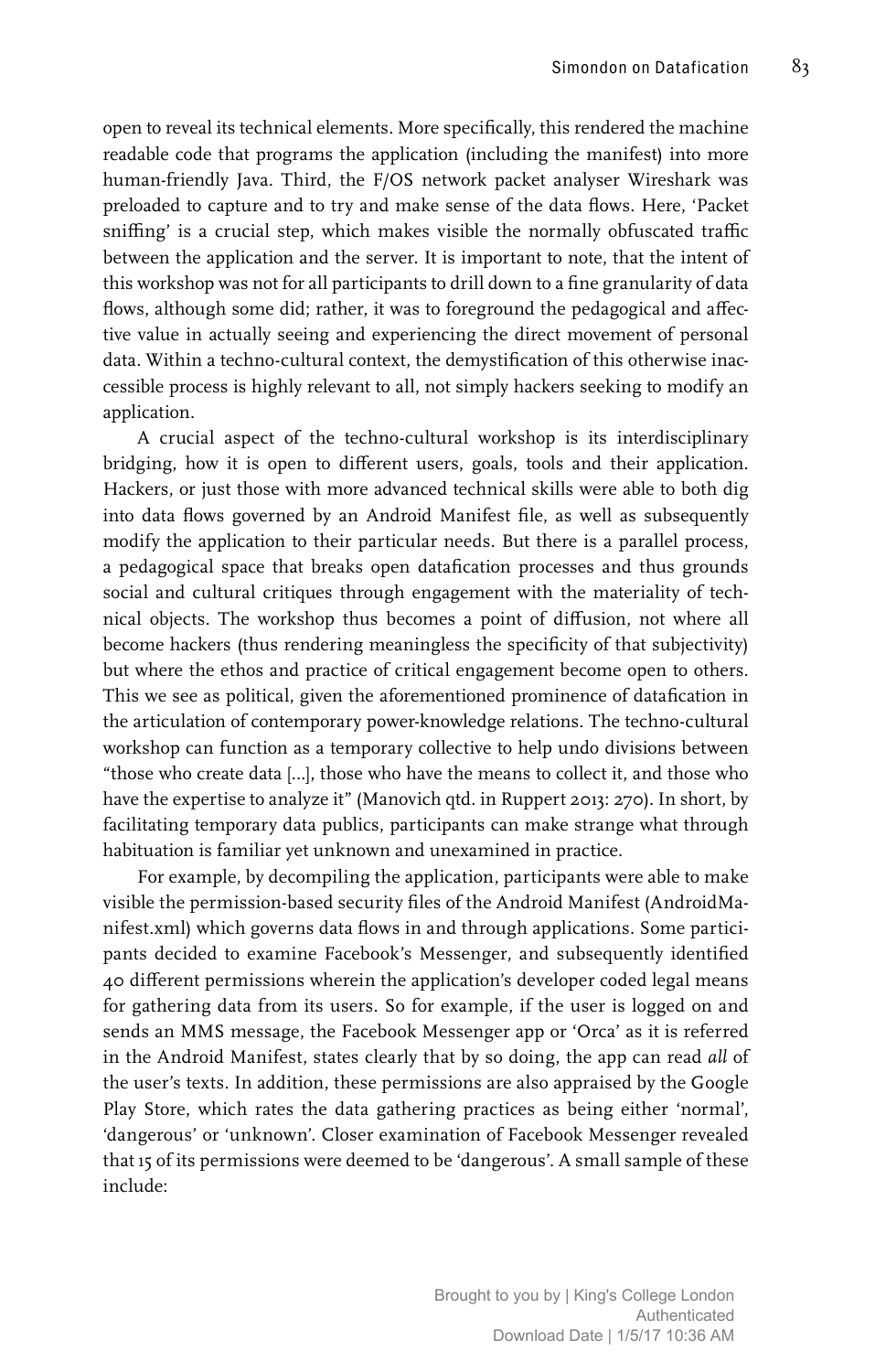- 1. android.permission.ACCESS\_COURSE\_LOCATION ['dangerous', 'course (networked based) location', 'access location sources, such as the mobile network database, to determine approximate phone location, where available. Malicious applications can use this to determine approximately where you are.'
- 2. android.permission.CAMERA ['dangerous', 'take pictures and videos', 'Allows application to take pictures and videos with the camera. This allows the application to collect images that the camera is seeing at anytime.']
- 3. android.permission.SEND\_SMS ['dangerous', 'send sms messages', 'Allows application to send SMS messages. Malicious messages may cost you money by sending messages without your confirmation.']

Upon reading the various permissions, our participants made a number of preliminary observations: A) How much clearer the manifest appears in terms of simply listing what data are gathered; B) How useful it was seeing the word 'dangerous', which drew attention to more invasive permissions; C) What does 'unknown' mean? And why is it listed this way?; D) Why does it appear that the Android Manifest appears to be more comprehensive and straightforward than the Terms and Conditions?; E) How might users interact with their apps differently if they had access to the Android Manifest? We regard such observations as crucial moments of translation which invariably arise from any critical techno-cultural engagement. By examining their apps from an entirely different perspective, participants can pose new research questions and open different approaches to critical data literacies.

Further consideration of these preliminary findings might lead us to conclude there is nothing entirely unusual about these permissions, insofar as they ascribe common functionality to apps. Yet, they are also fundamental to calibrating an extensive and intensive flow of personal data which underwrites the data-driven economy. Thus our participants also saw permissions which enabled cross-app and cross-platform data flows, third party access. Such permissions are crucial to the data brokerage ecosystem of marketing and advertising – an area we are examining in ongoing research. Overall, our brief workshop exploration revealed a contrast between the coding and its discursive representation in the Google Play Store. There is an informational disconnect between the banal matter-offact detailing of 'dangerous' permissions in the manifest, and the discursive rendering of the 'dangerous' into extended functional features as read by the user. This workshop experiences suggests to us a method open to much more than just the use of new digital tools for learning new data-intensive modes of empirical analysis, although this is one option. What we see is an opportunity to collectively investigate the mechanisms that facilitate the material relays that lead to the capture, spread, movement, and eventual commodification of our mobile data.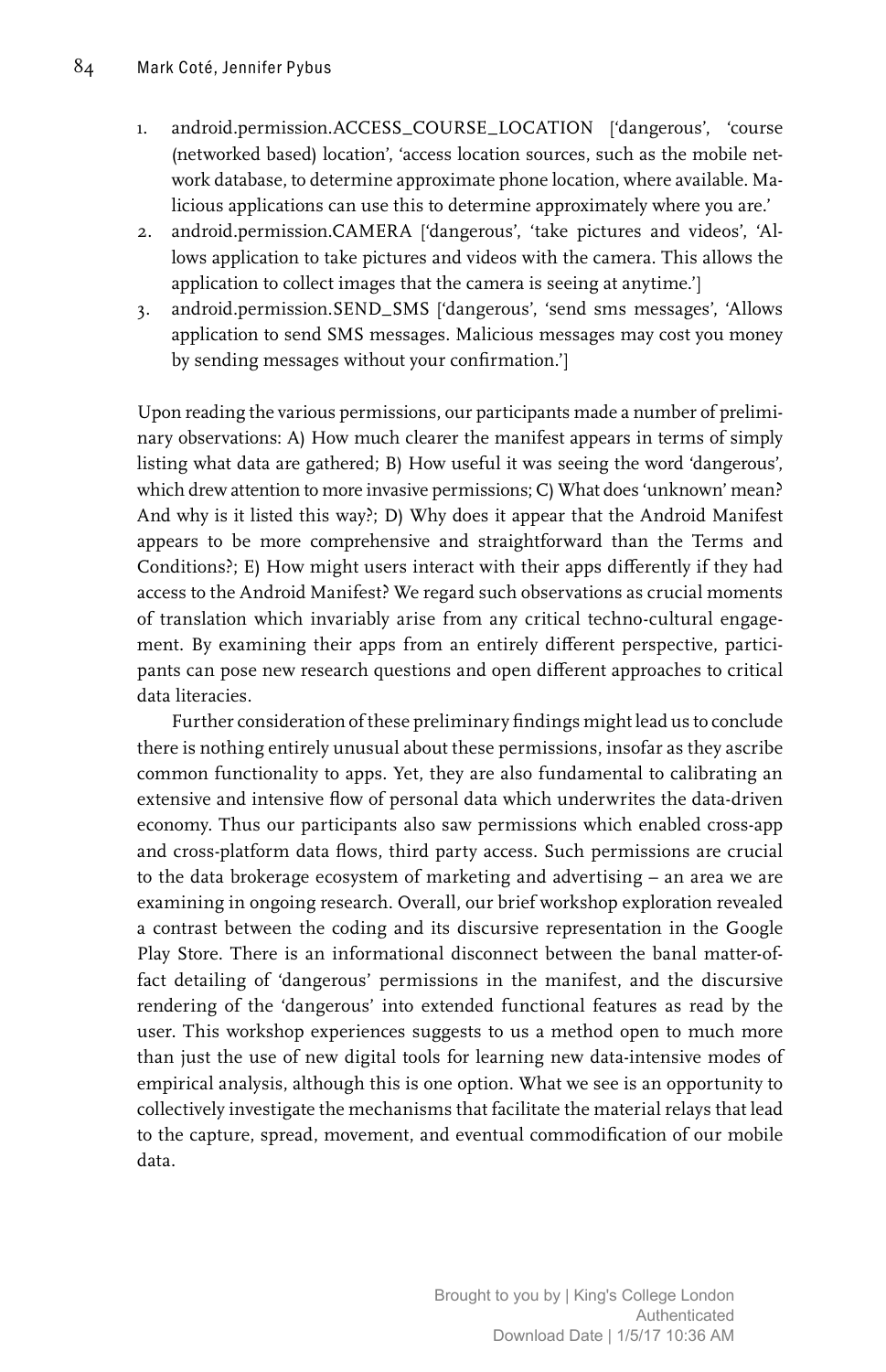### Theorising Techno-Cultural Practices

We present the 'Hacking the Mobile Ecosystem' as but one possibility within an emergent practice that we are trying to extend through theoretical reflection. As such, this is very much practice-led theory. In more straightforward terms, we, as non-hackers, first had to explore the hackathon before appreciating its broader critical and creative potential. In this manner, recent research projects have been a journey of discovery through such unfamiliar technology-focused practices. Further, there is a challenge inherent in heterogeneous interdisciplinarity when one enters with a structural deficit in knowledge and capacity. Thus we had to observe and learn about hacking practices so we could meaningfully communicate with coders, programmers and hackers. In working through these interdisciplinary *translation* issues, myriad possibilities oriented around rethinking and re-articulating social and political theory arose through the different ways in which we could engage the technology itself. This translation work, articulating the technical, socio-cultural and political economic, could also be understood through what Simondon calls transduction.

Mackenzie (2002) has an important and eponymous monograph illuminating the dense conceptual thicket underpinning relations between culture and technology. We are drawn by the very idea of transduction, which entails a conveyance and transformation of energy or a signal from one state or domain to another. At risk of oversimplifying, we could say Simondon's core focus was to elucidate points of transduction between technology and culture, between disparate dimensions or realities. In this way, the interdisciplinary workshop as a zone of translation is also one of transduction. Above we outlined how workshops revealed to us the materiality of technical practices of datafication in mobile applications – what Simondon would call the technical object. In turn, this cultivates an understanding of the transductive relations to the cultural and the political. This brings us back to the basic political orientation of the techno-cultural workshop: *an emergent method for critically unpacking the data materiality of the human condition under datafication*.

But why the human condition, or rather human modes of existence under datafication? Given the ubiquity of datafication, we find it opportune to study through a particular realm of the Digital Humanities, the disciplinary domain under which the research projects informing this paper transpired. It is crucial to distinguish, however, that we see this realm not in new computational methodologies for humanities research but rather squarely on the condition of the *digital human* under datafication. Simondon was deeply concerned with the orientation of humanism. Barthélémy (2010) incisively recalls that Simondon gave the name 'facile humanism' to that which ignores the technical object. If we look to the first paragraph of his most significant work: *Du mode d'existence des objects techniques,*  Simondon makes clear his intent: to overturn "the assumption that technical objects do not contain human reality" and that "the opposition raised between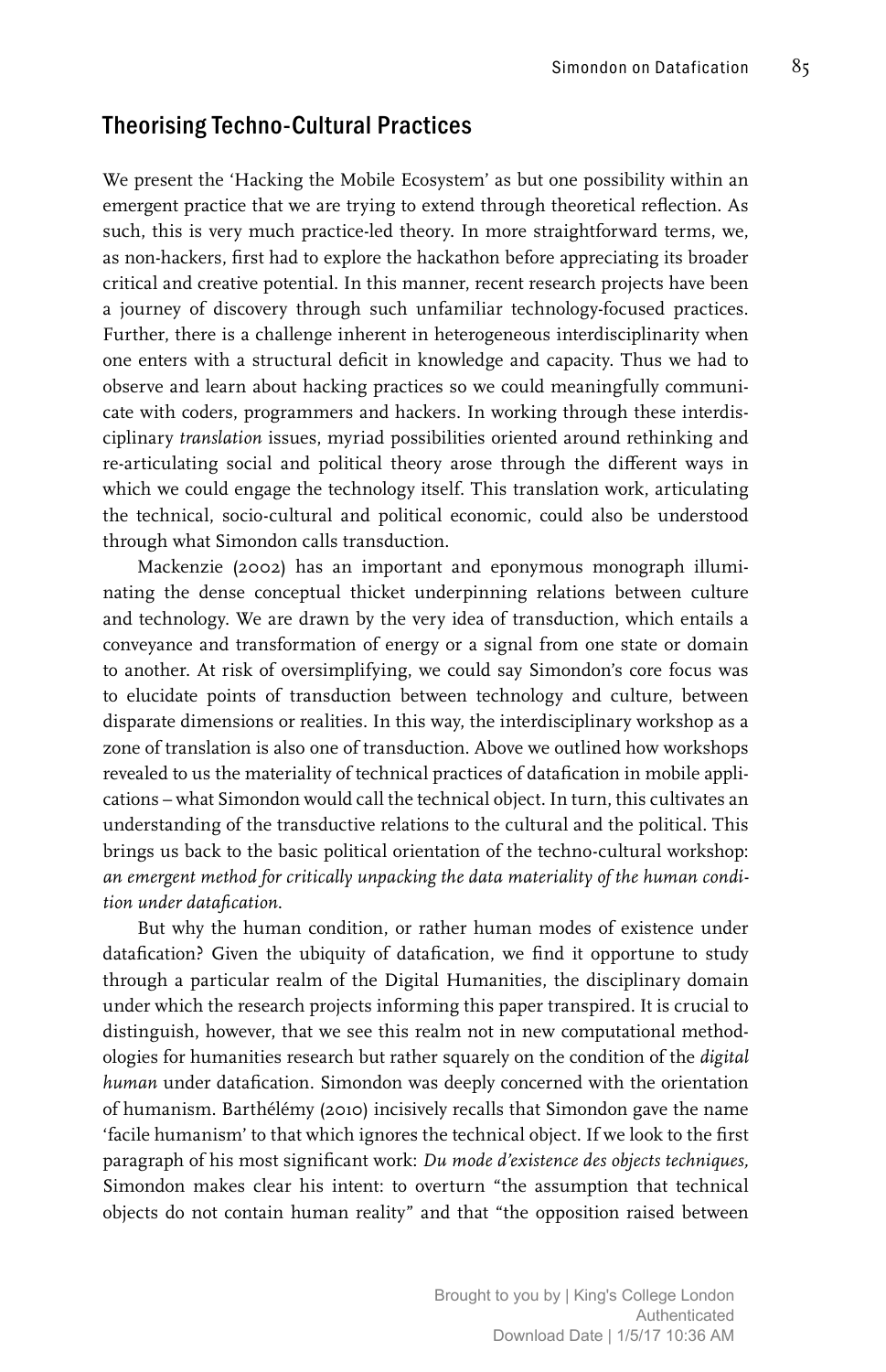the cultural and the technical, between the human and machine is false and without foundation" (1958: 9). Barthélémy calls this approach that of a "difficult humanism" (2010: 240) insofar as it integrates human and technical reality, as well as technology into culture. We claim that the techno-cultural workshop practices 'difficult humanism' as it both foregrounds the technical object and enables new examinations of technical life.

It is worth pausing on this point to restate what we propose as especially valuable about the techno-cultural workshop: a practice-led opportunity to rethink the contested relationship between the human, nature and technology, with a view to challenging social and cultural theory that ignores the human reality of the technical object. Barthélémy, on difficult humanism, writes "the technical object is the extension of life through which that life can go beyond itself in a relationship referred to as 'transindividual'" (2010: 49). In other words, technology is the means by which the human, and thus culture, is expressed in nature. If we follow this through, the interdisciplinary workshop as techno-cultural method raises different ontological stakes when the focus becomes the *technical object*. But in order to appreciate the technical object, as presented by Simondon, it is worth quickly contextualising the theoretical paradigm from which it arises.

The very idea that the technical object has a mode of existence, an ontologising capacity or reality, begs the question of its relationship to the human mode of existence. The concept of originary technicity clarifies the calibration of this constitutive relationship by positing that the human and technology were always already linked. Leroi-Gourhan (1993) first popularised the idea of originary technicity in paleo-anthropology in the mid-1960s. His concept frames the shift in the mode of exteriorisation, when proto-hominids first picked up and fashioned rudimentary lithic industry. He posited it as the threshold of the human insofar as it transformed exteriorisation from a biological to a technical tendency. Human culture, thus, is always a technical expression. Derrida (1976) similarly drew on technical exteriorisation in his critique of logocentrism by unsettling the *natural*  human and similarly the originary status. Stiegler (1998) also draws on originary technicity in his concept of epiphylogenesis, or the accumulation of experience in technics which in turn impacts upon the very development of the genus homo. Finally, Beardsworth (1996) sees political stakes insofar as originary technicity provides the platform for the differentiation and historicisation human spatiotemporal experience, a focus also taken up by Mackenzie (2002) and Hansen (2004), among others.

Technicity then, is the human condition. Stated otherwise, originary technicity highlights the supplementary nature that was always already human living systems. It is crucial to note that unlike Stiegler, Simondon does not see this supplement as a response to a lack. Instead, technicity is an expression of potential, wherein it manifests *the way life lives*. This means it ontologises, or makes real, a given relationship with the environment as well as enabling forms of social or collective life. Any given technical object – for example, a mobile applica-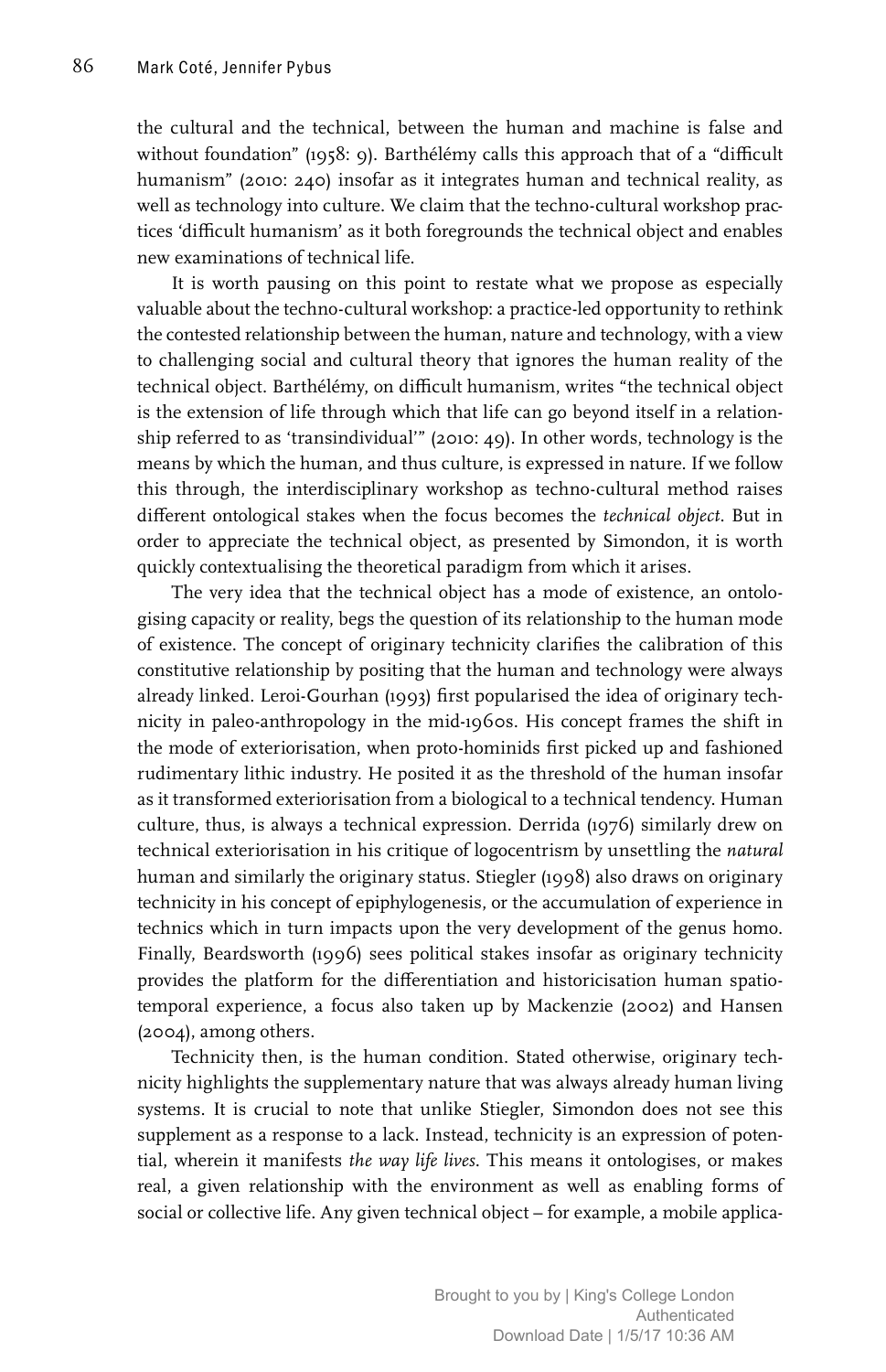tion – functions to interlace social, political, economic, and cultural dimensions. As such, technicity is crucial for a rigorous understanding of the possibilities of collective life – *the* political task *par excellence*. Here Mackenzie elaborates the techno-cultural stakes: "[T]echnicity refers to a side of collectives which is not fully lived, represented or symbolized, yet which remains fundamental to their grounding, their situation, and the constitution of their limits" (2004: 11).

It is the double articulation of technicity that makes the techno-cultural workshop a method for the 'difficult humanities'. Technicity is both i) the dynamic which coheres the technical object, as well as ii) that which envelopes and articulates the cultural, or the organisation of collective life. In short, it is a method to critically unpack the mode of existence of the datafied human through a two-fold *political* elaboration of technical culture. First, it makes visible constituted power and control, engaging the normative and regulatory dimensions of technical objects which inscribe us more deeply into circuits of production and consumption – for example, in the coded permissions of Facebook Messenger. The second step, however, is crucial insofar as technicity is conceptualised as an excess, a dynamic which always exceeds the purpose or instrumentality of any given technical object. When a technical object is examined with technicity in mind, priority is given to considering how it is always open to something more, for example, coding permissions so data flows as a shared resource, thus differently organising collective life. We contend the double-articulation of technicity lends a political urgency to the techno-cultural method. On the one hand, this method begins examining technical objects of datafication which underpin the political economic commodification of the lifeworld – the social data factory – at unprecedented levels of fine granulation, and which in turn further refine and target mediated content which can distract and dissimulate. On the other hand, the technical object and its constitutive elements can always *become something more* than a regulatory and normative system. This is because its elements are always bound by technicity into a metastable system – that is, supersaturated with potential energy, like a snow-laden mountain slope, pre-avalanche.

Let us briefly consider how our workshop examined apps as a technical object, be it the 'Line Keep In' or 'Facebook Messenger' within the metastable system of datafication, and to consider the technicity cohering its elements. The first point is that life moves beyond itself through the technical object. This is similar to thinking of it as medium wherein nothing remains the same in relation to the technical object, not the sensory-perceptual lived experience of the human, the conditions of possibility of human collectivities, of socio-cultural practices, expressions and organisational forms, labour both in form and in relation to economic value, overarching spatio-temporal calibrations, and, indeed, the environment itself. As we worked through our different hackathons and workshops we found something irresistible about considering any given mobile app as a technical object. For Simondon the technical object is the means by which we are expressed in our lived environment, mediating the human and nature. This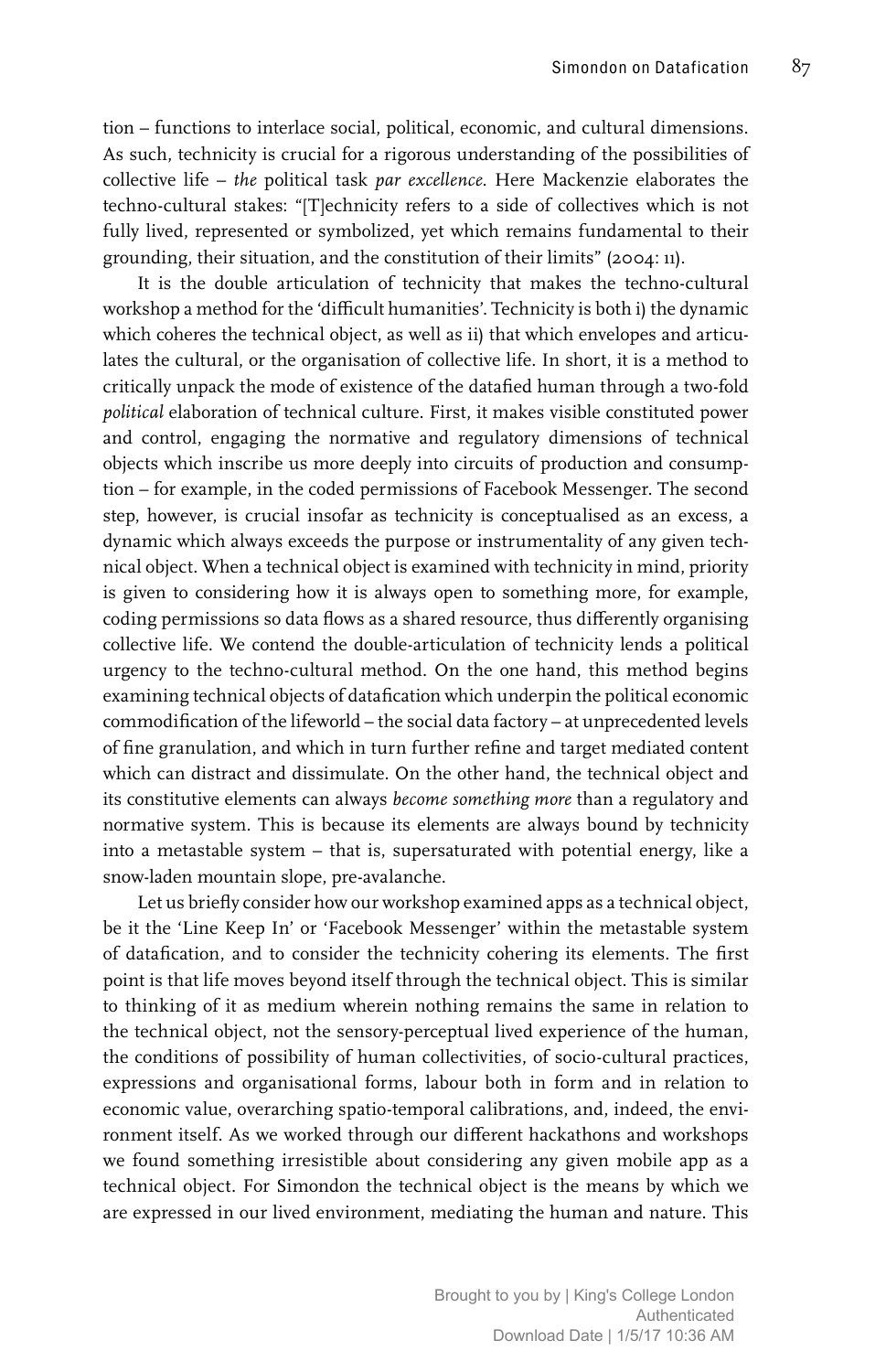gives an innovative frame for the data flows through those applications, which, after all are exteriorisations of the human, of quotidian quanta of everyday life. While we must consider the technicity of such datafication, we must first clarify the techno-cultural method.

Barthélémy reminds us that to ontologise technology – i. e. ascribe to it a mode of existence – is to reject its classification through utility. This is what he calls "the non-anthropological thinking of technology in Simondon" (2015, 51). So a technocultural workshop will indeed drill down to the defined use and practical ends of technical objects – namely normalising and regulating the flow of personal data. Yet it can also vet the technicity to consider how that technical object can be rearticulated and open up a vista beyond. For example, to consider permissions as technical elements, which can be modified, is to enact the excess of the technical object beyond the intentionality of its invention or its utility. To restate, the dynamic force binding the myriad elements comprising a given technical object can never be contained in any given social system or use case. Hence the crucial role of technicity. Simondon writes: "technical objects result from an objectification of technicity; they are produced by it, but technicity is not exhausted in objects and is not entirely contained in them either" (1958: 163). As per metastability, technical objects are only ever provisionally stabilised and thus always susceptible to being opened up and their elements reconfigured, becoming something else. The iterability of technical objects comprising the Android mobile ecosystem testifies to this, the fact that it relentlessly commodifies our data notwithstanding. Iterability always marks the technicity adhering a technical object. This capacity to knit together and bring cohesion to diverse elements is why Simondon denotes that technicity functions as "a unity of becoming" (1958: 20) amidst a network of relations.

Technicity always binds a particular set of elements in a grounded situation. It is not a glue to be used once and the tube discarded. As Simondon writes, "technicity is not exhausted in objects and is not entirely contained in them either" (1958: 163). There are two things of note about this super-abundance. As stated, the elements comprising the technical object always contain the potential to become something else. We also suggest there can be a more autonomist reading of technicity, as a kind of constituent power. Such a political reading ascribes a preternatural potential across the modes of existence of the human and the technical. As such, technicity has something of a contestable *hominem ex machina*. This underlines the overarching critical but non-prescriptive political impulse behind the techno-cultural workshop when it enables participants to go beyond the normative regulation of its intended use, and that is the possibilities for other forms of organisation of collective life. As such it is an open method for developing a social pedagogy of technics.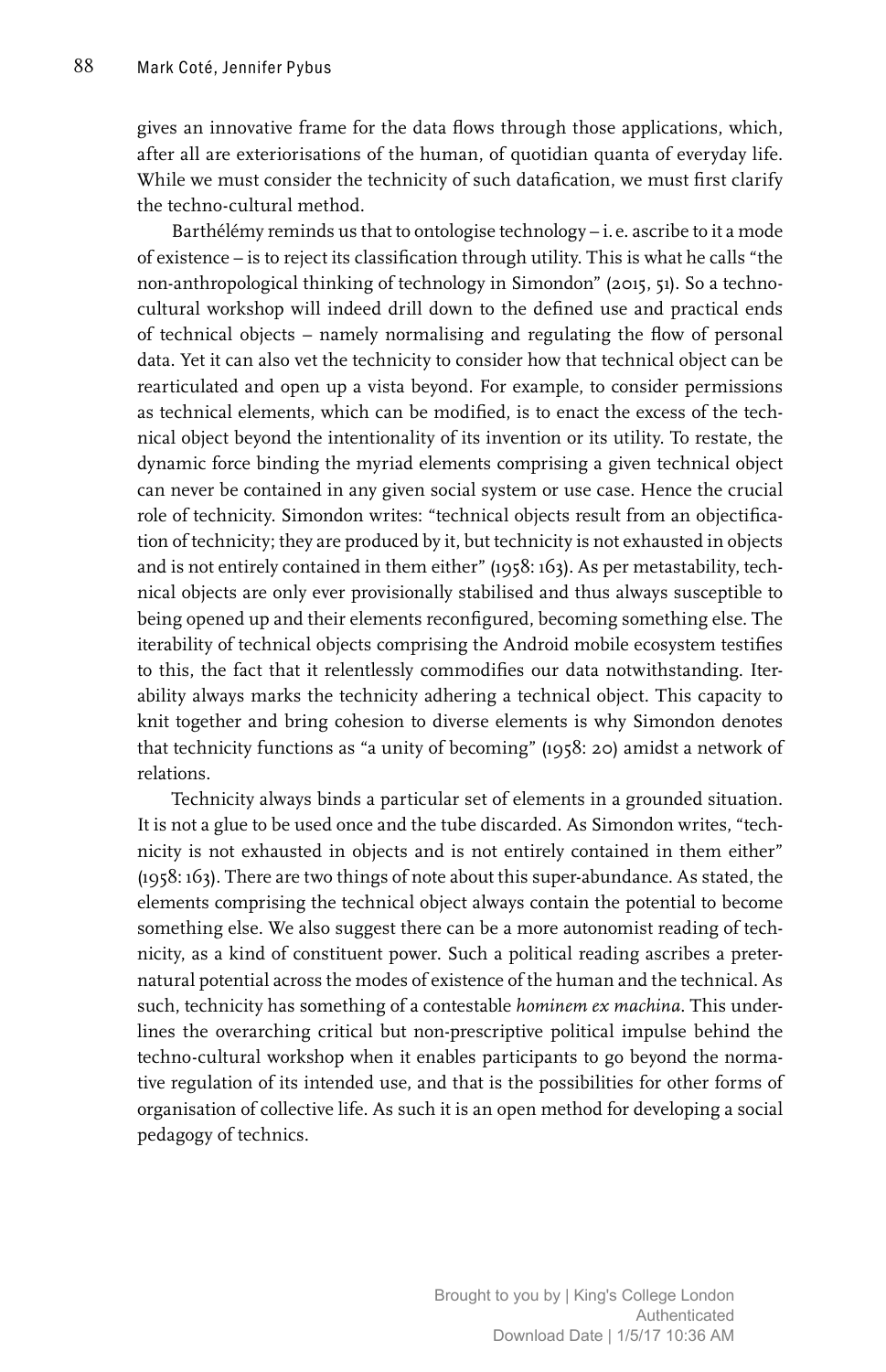### Conclusion

To conclude, the techno-cultural workshop builds on the critical, creative hacker ethos of technological engagement, and the collective practice of the hackathon. We see this as an innovative method for opening up the materiality of computational media and data flows as a way to better grapple with the socio-cultural and political-economic dimensions of datafication. This responds to a call Hansen (2004) made, for the *transcultural* transformation of cultural studies. We see this as a challenge for the techno-cultural theorist: "to become together with technics, to engage in mediations by and with technical objects that place the human in relation to the inhuman, the improper, the preindividual …" (2004). The technocultural workshop is an opportunity to put this into practice and better understand the digital human under datafication. Further, the preindividual resonates with our conceptualisation of the social data we generate: as an *emergent commons*. Indeed, our original hackathons were designed to empower participants to explore that commons, to access their own data for creative and critical use. Here we put forward a provocation, following the Simondonian concept of individuation. What if the techno-cultural workshop helps us think differently of the data we generate? One might be inclined to think of data through Stiegler's (2011) interpretation of tertiary memory. He identifies this with the industrialisation of memory, the kinds of mediating cultural texts one would traditionally associate with the Frankfurt School's culture industry. As evidenced in our workshop's examination of the technical element of permissions, we do know the social and cultural data we generate constitutes a fundamental relationship: it *is* fueling the evolution of commercial digital media and indeed inscribes us ever more seamlessly in circuits of its production and consumption. But one of the prime virtues of a Simondonian frame is that it looks beyond normative and regulatory utility; hence the foregrounding in the techno-cultural method of the excess of technicity. We would add to this another excess: the ever present *constituent power* of the human. This renders our social and cultural data not merely functional for the social data factory but as a possible "means for the human to draw on its preindividual, natural support, which is to say, to persist as an ongoing individuation and to participate in collective transindividuation" (Hansen 2004).

If we think of the data we generate, in terms of its immanent *social life*, it is only already constituted insofar as it is subject to the regulatory and normative applications of capital and the state. In other words, it is the quotidian quanta of already constituted individuals flowing through our mediated social and cultural practices. But that is not all. The unprecedented market value of this data comes from what happens next, after it flows forth into that rich social life of being brokered, aggregated, processed, and analysed in a closed and proprietary system. It then comes back to us, reinscribing the constituted individual with a regulatory and normative force that transpires in an increasingly pre-cognitive temporal mode.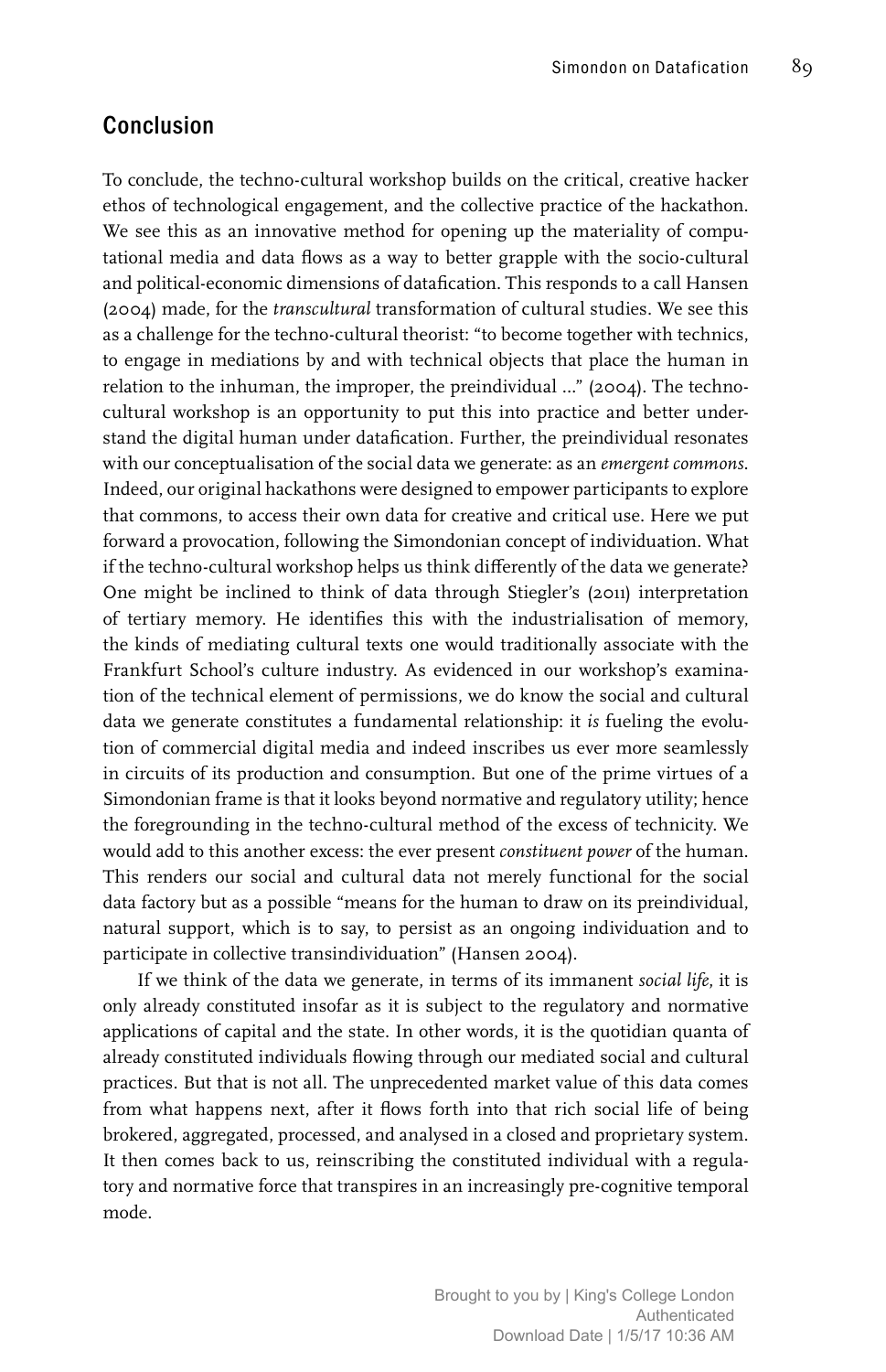What more can we learn from the techno-cultural method about both the dizzying temporality and non-conscious cognition of technical devices (Hayles 2014) increasingly dominating these flows? For certain there are rich political possibilities in exploring the technicity of this data, a very particular excess manifested in its inexhaustible relationality. The excess of the data we generate is that it can always be linked anew, in collective relations previously unknown. This is the red thread for a techno-cultural workshop. Interventions in the technical ensemble of datafication, opening any given technical object gives us new means to draw on our data, not just to temporarily decompile its regulatory relays, but to directly engage what Simondon calls "the charge of preindividual reality, of this charge of nature that is conserved with the individual being and that contains potentials and virtuality" (1958: 248). Above all else, beings for Simondon are *beings with potential*. Techno-cultural practice composes relays between human and non-human potential, expanding our collective capacity to act. From the modest platform of a mobile ecosystem, we can "construct a new modality of relation, a modality of transductive relation of human to nature and transindividual relation between humans" (Combes 2013: 70). Opening up the flows of our quotidian quanta opens one practical possibility for seeing and forming new relations with what is also a preindividual dimension. Such new relations are crucial to the collective formations of transindividuation, which requires a transduction – a conveyance and transformation – of human and technical elements. Here we concur with Hansen that analysis must become a performance, and, we would add, a practice, "a creative experimentation with the possibilities of our future technogenesis" (2004) which after all, denotes the kinds of relationships we have with technology. Technogenesis, simply, denotes new ways in which life lives through technics.

Under ubiquitous datafication, the technical existence of humans has never been more apparent. But there is, as Combes (2013) reminds us, neither "freedom from" or "mastery over" machines. But what we can do is open the technical system from below. Each time a techno-cultural workshop is enacted, it performs this task. As Bardin and Menegalle (2015) note, this is the crux of Simondon's pedagogical programme: "starting at the reprogramming of individual cognitive capacities towards collective processes of individuation that do not merely resist but invent and experiment in the human techno-symbolic milieu (1958: 16)."

### References

Anon. (n.d.): "Cyanogenmod Wiki" (https://wiki.cyanogenmod.org/w/About). Baack, Stefan (2015): "Datafication and Empowerment: How the Open Data Move-

- ment Re-Articulates Notions of Democracy, Participation, and Journalism." In: Big Data & Society 2/2.
- Bardin, Andrea (2016): Epistemology and Political Philosophy in Gilbert Simondon, London: Springer.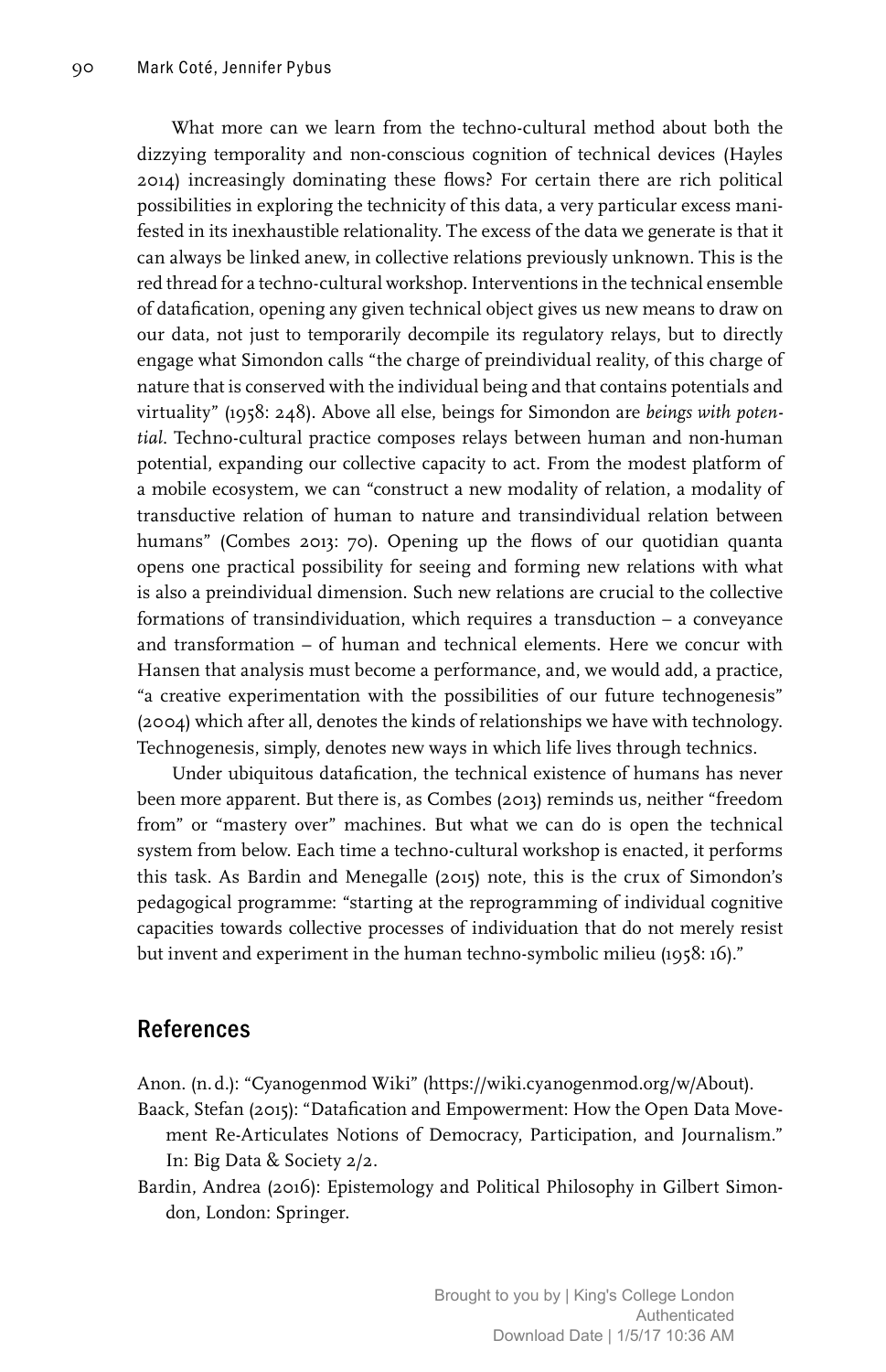- Bardin, Andrea/Menegalle, Giovanni (2015): "Introduction to Simondon." In: Radical Philosophy: Journal of the Independent Left 189, pp. 15–16.
- Barthélémy, Jean-Hugues (2010): "What New Humanism Today?" In: Cultural Politics: An International Journal 6/2, pp. 237–52.
- Barthélémy, Jean-Hugues (2015): Life and Technology: An Inquiry Into and Beyond Simondon, Lüneburg: Meson Press.
- Beardsworth, Richard (1996): Derrida & the Political, New York: Routledge.
- Blanke, Tobias/Greenway, Giles/Pybus, Jennifer/Coté, Mark (2014): "Mining Mobile Youth Cultures." In: IEEE International Conference on Big Data, pp. 14–17 (http://ieeexplore.ieee.org/lpdocs/epic03/wrapper.htm?arnumber=7004447).
- Coleman, E. Gabriella (2013): Coding Freedom: The Ethics and Aesthetics of Hacking, Princeton: Princeton University Press.
- Combes, Muriel (2013): Gilbert Simondon and the Philosophy of the Transindividual, Cambridge, MA: MIT Press.
- Cukier, Kenneth/Mayer-Schonberger, Viktor (2013): Big Data: A Revolution That Will Transform How We Live, Work and Think, London: John Murray.
- Derrida, Jacques (1976): Of Grammatology, Baltimore: Johns Hopkins University Press.
- Gregg, Melissa (2015): "FCJ-186 Hack for Good: Speculative Labour, App Development and the Burden of Austerity." In: The Fibreculture Journal 25, pp. 183– 201.
- Hansen, Mark B.N. (2004): "'Realtime Synthesis' and the Différance of the Body: Technocultural Studies in the Wake of Deconstruction." In: Culture Machine 6.
- Hayles, N. Katherine (2014): "Cognition Everywhere: The Rise of the Cognitive Nonconscious and the Costs of Consciousness." In: New Literary History 45/2, pp. 199–220.
- Kelty, Christopher M. (2008): Two Bits: The Cultural Significance of Free Software, North Carolina: Duke University Press.
- Kennedy, Helen/Moss, Giles/Birchall, Christopher/Moshonas, Stylianos (2015): "Balancing the Potential and Problems of Digital Methods through Action Research: Methodological Reflections." In: Information, Communication & Society 18/2, pp. 172–186.
- Latour, Bruno (1999): Pandora's Hope: An Essay on the Reality of Science Studies, Cambridge: Harvard University Press.
- Law, John/Urry, John (2004): "Enacting the Social." In: Economy and Society 33/3, pp. 390–410.
- Leroi-Gourhan, André (1993): Gesture and Speech, Cambridge, MA: MIT Press.
- Levy, Steven (1984): Hackers: Heroes of the Computer Revolution, New York: Doubleday.
- Lodato, Thomas James/DiSalvo, Carl (2016): "Issue-Oriented Hackathons as Material Participation." In: New Media & Society, 18/4, pp. 539–557.
- MacKenzie, Adrian (2002): Transductions: Bodies and Machines at Speed, 1st ed., London: Continuum.